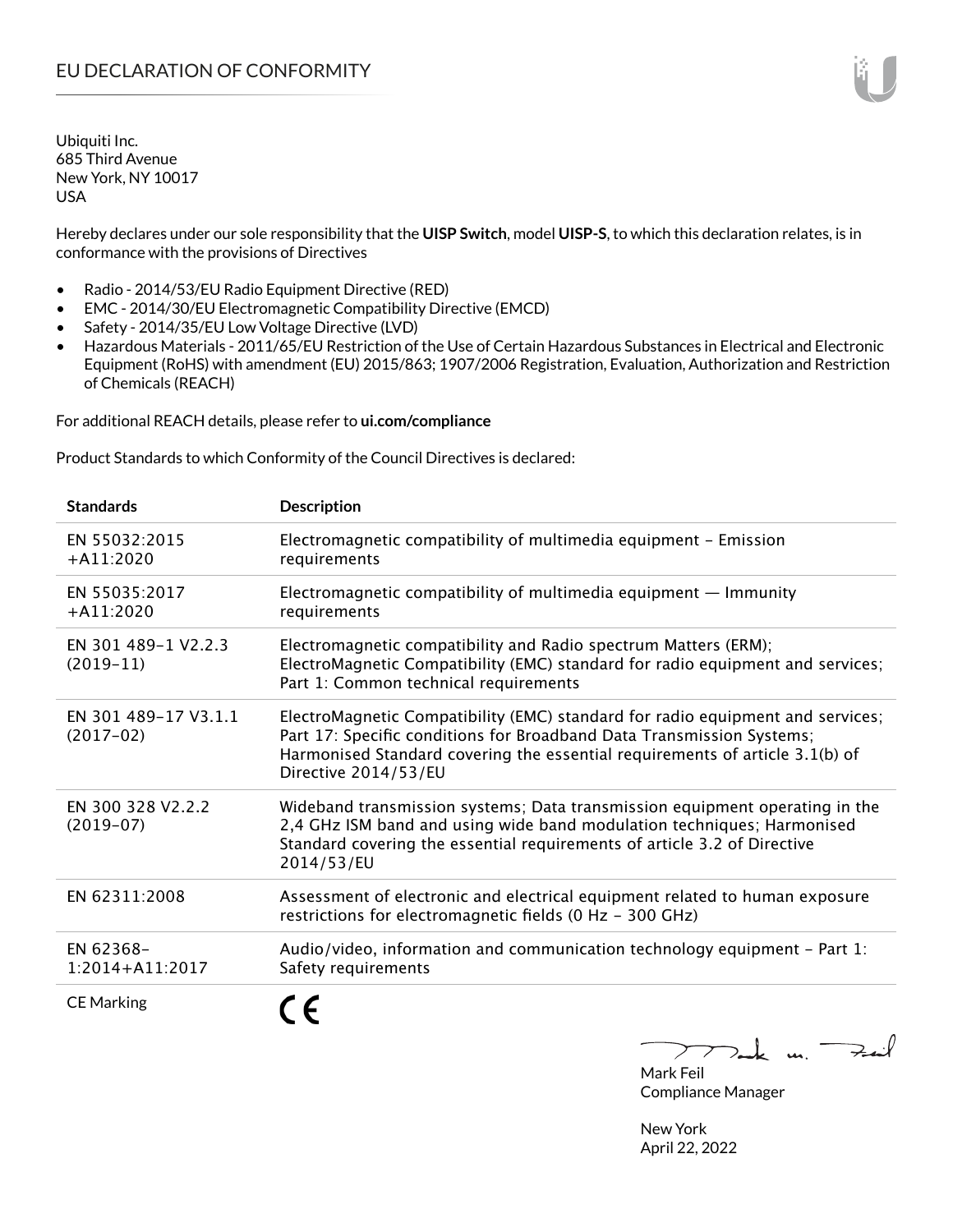# **UISP-S**

#### **български** [Bulgarian]

С настоящото Ubiquiti декларира, че това устройство UISP-S е в съответствие със съществените изисквания и други приложими разпоредби на Директиви 2014/53/ EC, 2014/30/ЕС, 2014/35/ЕС.

#### **Hrvatski** [Croatian]

Ubiquiti ovim putem izjavljuje da je ovaj uređaj UISP-S sukladan osnovnim zahtjevima i ostalim bitnim odredbama Direktiva 2014/53/EU, 2014/30/EU, 2014/35/EU.

## **Čeština** [Czech]

Ubiquiti tímto prohlašuje, že toto UISP-S zařízení, je ve shodě se základními požadavky a dalšími příslušnými ustanoveními směrnic 2014/53/EU, 2014/30/EU, 2014/35/EU.

#### **Dansk** [Danish]

Hermed, Ubiquiti, erklærer at denne UISP-S enhed, er i overensstemmelse med de væsentlige krav og øvrige relevante krav i direktiver 2014/53/EU, 2014/30/EU, 2014/35/EU.

## **Nederlands** [Dutch]

Hierbij verklaart Ubiquiti, dat deze UISP-S apparaat, in overeenstemming is met de essentiële eisen en de andere relevante bepalingen van richtlijnen 2014/53/EU, 2014/30/EU, 2014/35/EU.

#### **English**

Hereby, Ubiquiti, declares that this UISP-S device, is in compliance with the essential requirements and other relevant provisions of Directives 2014/53/EU, 2014/30/EU, 2014/35/EU.

#### **Eesti keel** [Estonian]

Käesolevaga Ubiquiti kinnitab, et antud UISP-S seade, on vastavus olulistele nõuetele ja teistele asjakohastele sätetele direktiivide 2014/53/EL, 2014/30/EL, 2014/35/EL.

#### **Suomi** [Finnish]

Täten Ubiquiti vakuuttaa, että tämä UISP-S laite, on yhdenmukainen olennaisten vaatimusten ja muiden sitä koskevien direktiivien 2014/53/EU, 2014/30/EU, 2014/35/EU.

## **Français** [French]

Par la présente Ubiquiti déclare que l'appareil UISP-S, est conforme aux exigences essentielles et aux autres dispositions pertinentes des directives 2014/53/UE, 2014/30/UE, 2014/35/UE.

## **Deutsch** [German]

Hiermit erklärt Ubiquiti, dass sich dieses UISP-S Gerät, in Übereinstimmung mit den grundlegenden Anforderungen und den anderen relevanten Vorschriften der Richtlinien 2014/53/EU, 2014/30/EU, 2014/35/EU befindet.

## **Ελληνικά** [Greek]

Δια του παρόντος, Ubiquiti, δηλώνει ότι αυτή η συσκευή UISP-S, είναι σε συμμόρφωση με τις βασικές απαιτήσεις και τις λοιπές σχετικές διατάξεις των οδηγιών 2014/53/ EE, 2014/30/EE, 2014/35/EE.

#### **Magyar** [Hungarian]

Ezennel Ubiquiti kijelenti, hogy ez a UISP-S készülék megfelel az alapvető követelményeknek és más vonatkozó 2014/53/EU, 2014/30/EU, 2014/35/EU irányelvek rendelkezéseit.

#### **Íslenska** [Icelandic]

Hér, Ubiquiti, því yfir að þetta UISP-S tæki er í samræmi við grunnkröfur og önnur viðeigandi ákvæði tilskipana 2014/53/ESB, 2014/30/ESB, 2014/35/ESB.

#### **Italiano** [Italian]

Con la presente, Ubiquiti, dichiara che questo dispositivo UISP-S, è conforme ai requisiti essenziali ed alle altre disposizioni pertinenti delle direttive 2014/53/UE, 2014/30/UE, 2014/35/UE.

## **Latviešu valoda** [Latvian]

Ar šo, Ubiquiti, deklarē, ka UISP-S ierīce, ir saskaņā ar būtiskajām prasībām un citiem attiecīgiem noteikumiem Direktīvās 2014/53/ES, 2014/30/ES, 2014/35/ES.

#### **Lietuvių kalba** [Lithuanian]

Ubiquiti deklaruoja, kad šis UISP-S įrenginys atitinka esminius reikalavimus ir kitas 2014/53/ES, 2014/30/ES, 2014/35/ES Direktyvų nuostatas.

#### **Malti** [Maltese]

Hawnhekk, Ubiquiti, tiddikjara li dan il-mezz UISP-S huwa konformi mar-rekwiżiti essenzjali u dispożizzjonijiet rilevanti oħrajn ta 'Direttivi 2014/53/UE, 2014/30/UE, 2014/35/UE.

#### **Norsk** [Norwegian]

Herved Ubiquiti, erklærer at denne UISP-S enheten, er i samsvar med de grunnleggende kravene og andre relevante bestemmelser i direktivene 2014/53/EU, 2014/30/EU, 2014/35/EU.

#### **Polski** [Polish]

Niniejszym, Ubiquiti, oświadcza, że urządzenie UISP-S, jest zgodny z zasadniczymi wymaganiami oraz pozostałymi stosownymi postanowieniami Dyrektyw 2014/53/UE, 2014/30/UE, 2014/35/UE.

#### **Português** [Portuguese]

Ubiquiti declara que este dispositivo UISP-S, está conforme com os requisitos essenciais e outras disposições das Directivas 2014/53/UE, 2014/30/UE, 2014/35/UE.

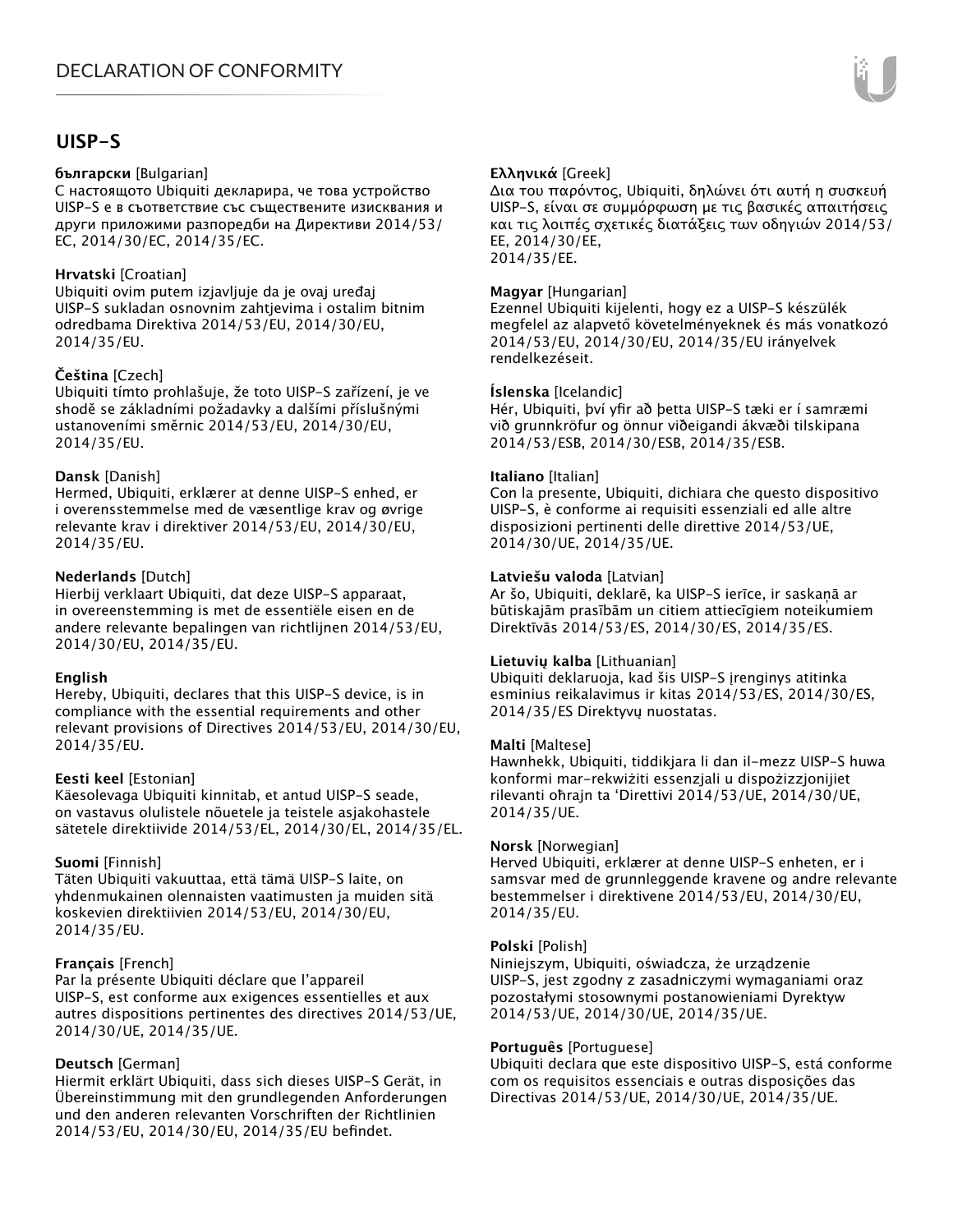#### **Română** [Romanian]

Prin prezenta, Ubiquiti declară că acest dispozitiv UISP-S este în conformitate cu cerințele esențiale și alte prevederi relevante ale Directivelor 2014/53/UE, 2014/30/UE, 2014/35/UE.

#### **Slovenčina** [Slovak]

Týmto Ubiquiti, prehlasuje, že toto UISP-S zariadenie, je v súlade so základnými požiadavkami a ďalšími relevantnými ustanoveniami smernice 2014/53/EÚ, 2014/30/EÚ, 2014/35/EÚ.

#### **Slovenščina** [Slovenian]

Družba Ubiquiti izjavlja, da je naprava UISP-S v skladu z obveznimi zahtevami in drugimi ustreznimi določbami direktiv 2014/53/EU, 2014/30/EU in 2014/35/EU.

#### **Español** [Spanish]

Por medio de la presente Ubiquiti declara que este dispositivo UISP-S, cumple con los requisitos esenciales y cualesquiera otras disposiciones aplicables o exigibles de las Directivas 2014/53/UE, 2014/30/UE, 2014/35/UE.

#### **Svenska** [Swedish]

Härmed Ubiquiti, intygar att denna UISP-S enhet är i överensstämmelse med de väsentliga egenskapskrav och övriga relevanta bestämmelser som framgår av direktiven 2014/53/EU, 2014/30/EU, 2014/35/EU.

#### **Accessories**:

https://www.ui.com/products/#default https://www.ui.com/products/#accessories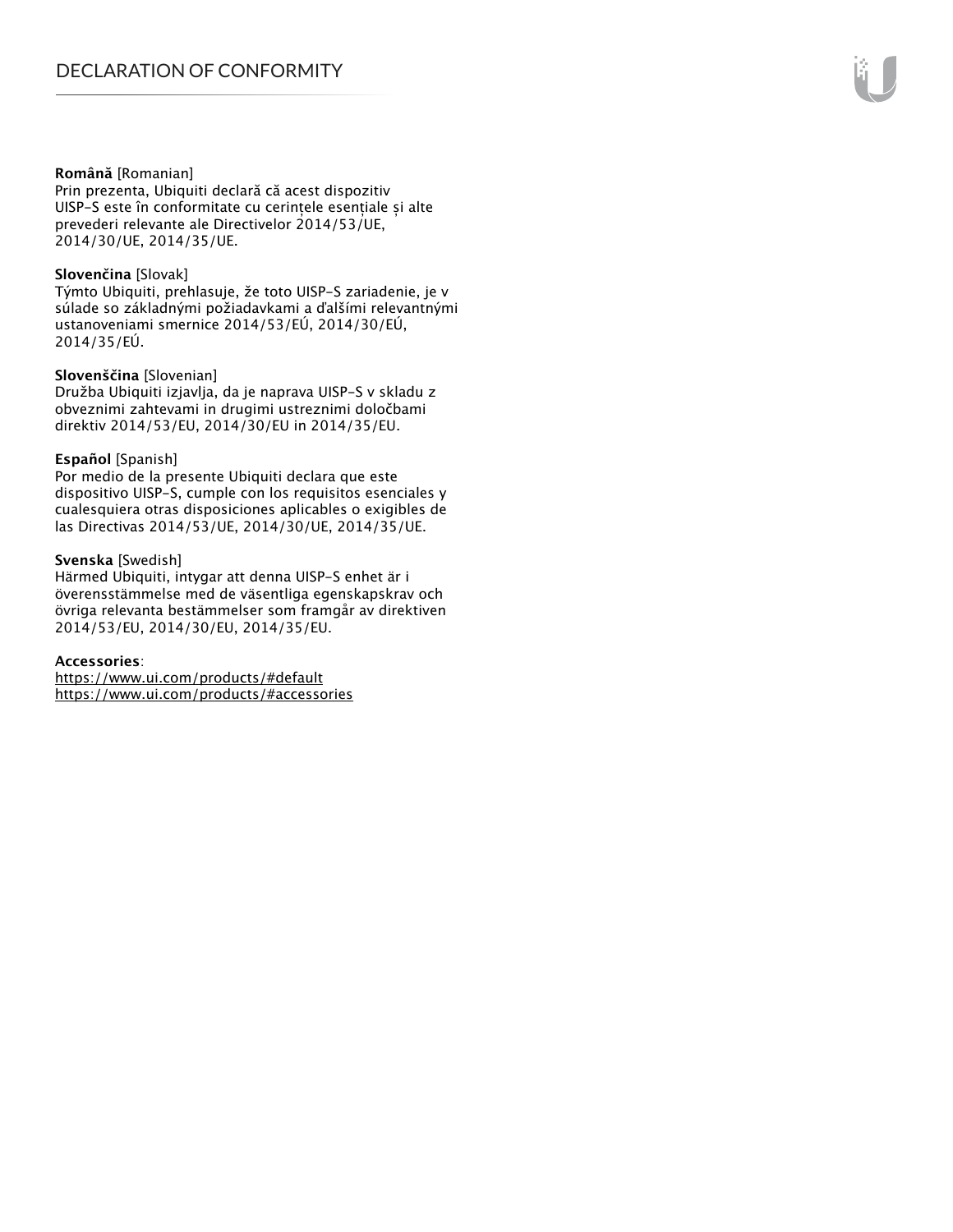Hereby declares under our sole responsibility that the **UISP Switch**, model **UISP-S**, to which this declaration relates, is in conformance with the provisions of UK Regulations

- Radio Equipment Regulations 2017
- Electromagnetic Compatibility Regulations 2016
- Electrical Equipment (Safety) Regulations 2016
- Hazardous Materials The Restriction of the Use of Certain Hazardous Substances in Electrical and Electronic Equipment Regulations 2012; 1907/2006 Registration, Evaluation, Authorization and Restriction of Chemicals (REACH)

For additional REACH details, please refer to **ui.com/compliance**

Product Standards to which Conformity of the Council Directives is declared:

| <b>Standards</b>                    | <b>Description</b>                                                                                                                                                                                                                                              |
|-------------------------------------|-----------------------------------------------------------------------------------------------------------------------------------------------------------------------------------------------------------------------------------------------------------------|
| EN 55032:2015<br>$+A11:2020$        | Electromagnetic compatibility of multimedia equipment - Emission<br>requirements                                                                                                                                                                                |
| EN 55035:2017<br>$+A11:2020$        | Electromagnetic compatibility of multimedia equipment $-$ Immunity<br>requirements                                                                                                                                                                              |
| EN 301 489-1 V2.2.3<br>$(2019-11)$  | Electromagnetic compatibility and Radio spectrum Matters (ERM);<br>ElectroMagnetic Compatibility (EMC) standard for radio equipment and services;<br>Part 1: Common technical requirements                                                                      |
| EN 301 489-17 V3.1.1<br>$(2017-02)$ | ElectroMagnetic Compatibility (EMC) standard for radio equipment and services;<br>Part 17: Specific conditions for Broadband Data Transmission Systems;<br>Harmonised Standard covering the essential requirements of article 3.1(b) of<br>Directive 2014/53/EU |
| EN 300 328 V2.2.2<br>$(2019-07)$    | Wideband transmission systems; Data transmission equipment operating in the<br>2,4 GHz ISM band and using wide band modulation techniques; Harmonised<br>Standard covering the essential requirements of article 3.2 of Directive<br>2014/53/EU                 |
| EN 62311:2008                       | Assessment of electronic and electrical equipment related to human exposure<br>restrictions for electromagnetic fields (0 Hz - 300 GHz)                                                                                                                         |
| EN 62368-<br>$1:2014 + A11:2017$    | Audio/video, information and communication technology equipment - Part 1:<br>Safety requirements                                                                                                                                                                |
| <b>UKCA Marking</b>                 |                                                                                                                                                                                                                                                                 |

 $222$  dark us.  $\neq$  in  $\lambda$ 

Mark Feil Compliance Manager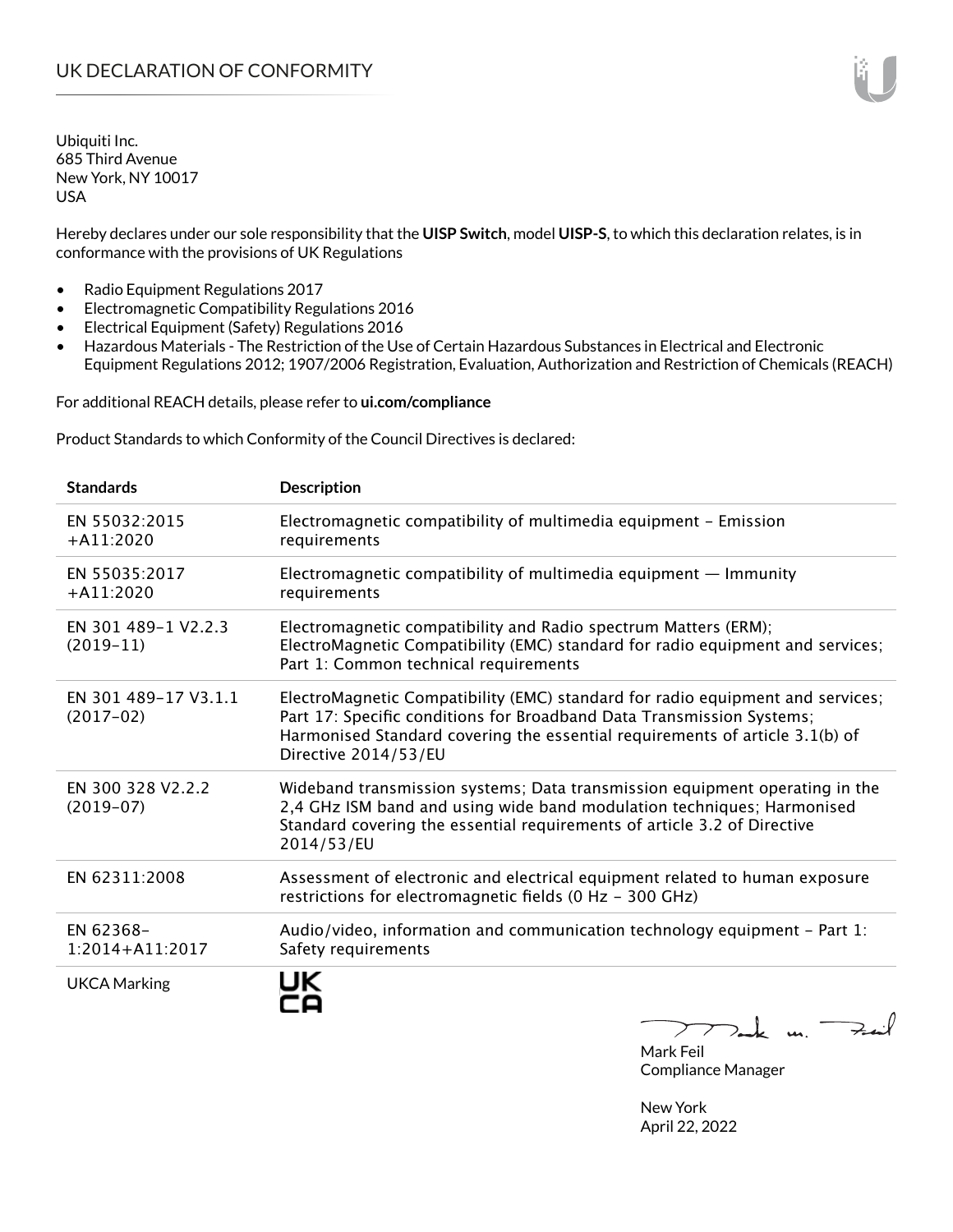Con la presente dichiara sotto la propria esclusiva responsabilità che l' **UISP Switch**, modello **UISP-S**, a cui si riferisce la presente dichiarazione, è conforme alle disposizioni delle Direttive

- Radio 2014/53/EU Direttiva sulle apparecchiature radio (RED)
- EMC -2014/30/UE Direttiva sulla Compatibilità Elettromagnetica (EMCD)
- Sicurezza -2014/35/UE Direttiva sulla Bassa Tensione (LVD)
- Materiali Pericolosi -2011/65/UE Restrizione dell'uso di alcune Sostanze Pericolose nelle Apparecchiature Elettriche ed Elettroniche (RoHS) con emendamento (UE) 2015/863; 1907/2006 Registrazione, Valutazione, Autorizzazione e Restrizione delle Sostanze Chimiche (REACH)

Per ulteriori dettagli sul REACH, fare riferimento a **ui.com/compliance**

| <b>Standards</b>                    | <b>Description</b>                                                                                                                                                                                                                                                               |
|-------------------------------------|----------------------------------------------------------------------------------------------------------------------------------------------------------------------------------------------------------------------------------------------------------------------------------|
| EN 55032:2015<br>$+$ A11:2020       | Compatibilità elettromagnetica delle apparecchiature multimediali -<br>Prescrizioni di Emissione                                                                                                                                                                                 |
| EN 55035:2017<br>$+$ A11:2020       | Electromagnetic compatibility of multimedia equipment $-$ Immunity<br>requirements                                                                                                                                                                                               |
| EN 301 489-1 V2.2.3<br>$(2019-11)$  | Compatibilità elettromagnetica e problematiche di spettro radio (ERM); Norma<br>di compatibilità elettromagnetica (EMC) per apparecchiature e servizi radio;<br>Parte 1: Requisiti tecnici comuni                                                                                |
| EN 301 489-17 V3.1.1<br>$(2017-02)$ | Norma di Compatibilità Elettromagnetica (EMC) per apparecchiature e servizi<br>radio; Parte 17: Condizioni specifiche per sistemi di trasmissione dati a banda<br>larga; Norma armonizzata relativa ai requisiti essenziali dell'articolo 3.1(b) della<br>direttiva 2014/53/UE   |
| EN 300 328 V2.2.2<br>$(2019-07)$    | Sistemi di trasmissione a banda larga; apparecchiature di trasmissione dati che<br>operano nella banda 2,4 GHz ISM e che utilizzano tecniche di modulazione a<br>banda larga; norma armonizzata relativa ai requisiti essenziali dell'articolo 3.2<br>della direttiva 2014/53/UE |
| EN 62311:2008                       | Valutazione degli apparecchi elettronici ed elettrici in relazione ai limiti di base<br>per l'esposizione umana ai campi elettromagnetici (0 Hz - 300 GHz)                                                                                                                       |
| EN 62368-<br>$1:2014 + A11:2017$    | Apparecchiature per la tecnologia audio/video, dell'informazione e della<br>comunicazione - Parte 1: Requisiti di sicurezza                                                                                                                                                      |
| <b>CE Marking</b>                   |                                                                                                                                                                                                                                                                                  |

 $\downarrow$  m. Feil  $\mathcal{I}$ 

Mark Feil Compliance Manager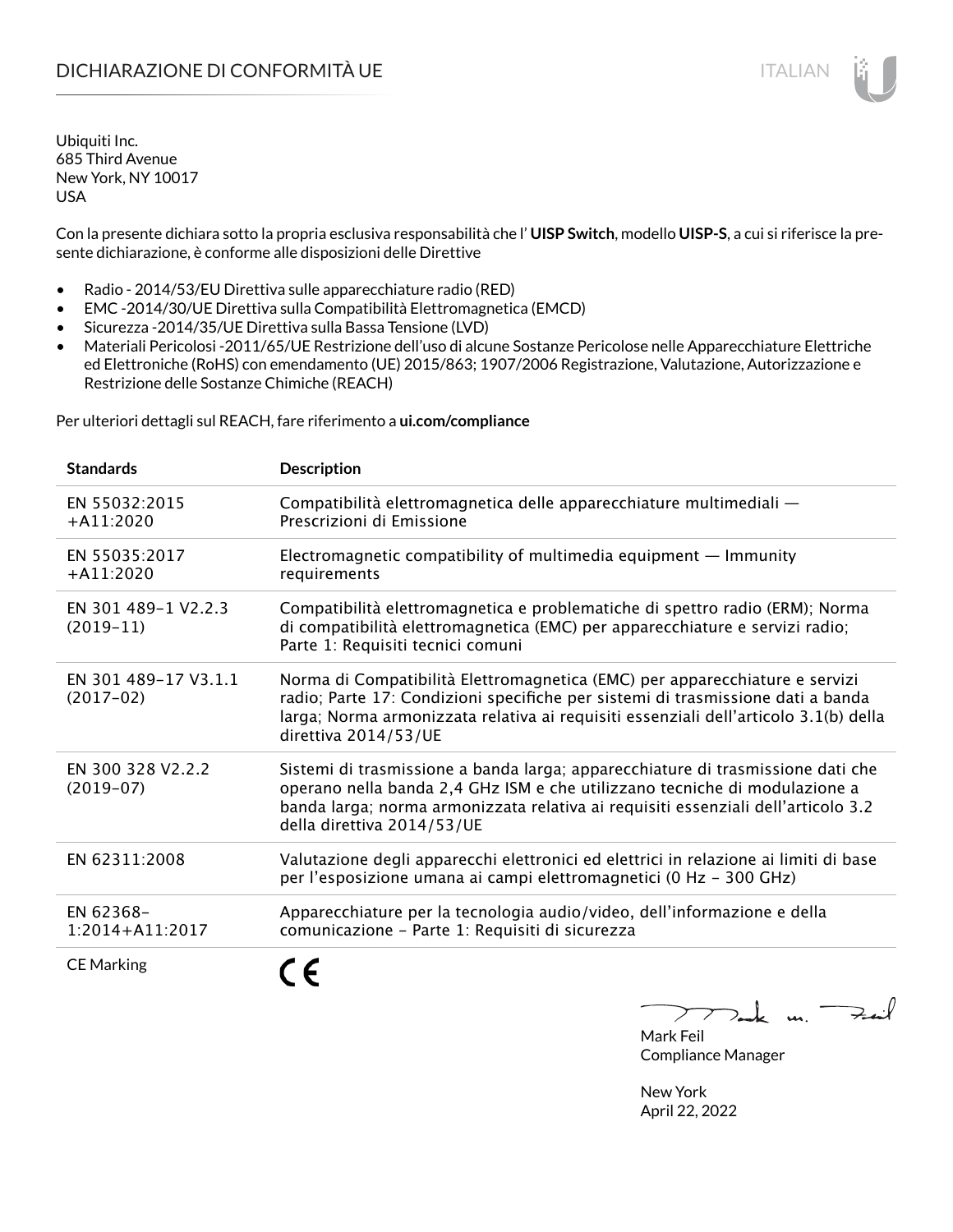Déclare par la présente, sous notre seule responsabilité, que l'**UISP Switch**, modèle **UISP-S**, auquel se rapporte cette déclaration, est conforme aux dispositions des Directives

- Radio 2014/53/EU Directive sur les Équipements Radio (RED)
- EMC -2014/30/EU Directive sur la Compatibilité Electromagnétique (EMCD)
- Sécurité -2014/35/EU Directive sur la Basse Tension (LVD)
- Matières dangereuses -2011/65/UE Restriction de l'utilisation de Certaines Substances Dangereuses dans les Equipements Electriques et Electroniques (RoHS) avec amendement (EU) 2015/863 ; 1907/2006 Enregistrement, Evaluation, Autorisation et Restriction des Produits Chimiques (REACH)

Pour plus de détails sur le règlement REACH, veuillez consulter le site **ui.com/compliance**

| <b>Standards</b>                    | <b>Description</b>                                                                                                                                                                                                                                                                                                                     |
|-------------------------------------|----------------------------------------------------------------------------------------------------------------------------------------------------------------------------------------------------------------------------------------------------------------------------------------------------------------------------------------|
| EN 55032:2015<br>$+A11:2020$        | Compatibilité électromagnétique des équipements multimédia — Exigences<br>d'émission                                                                                                                                                                                                                                                   |
| EN 55035:2017<br>$+A11:2020$        | Electromagnetic compatibility of multimedia equipment $-$ Immunity<br>requirements                                                                                                                                                                                                                                                     |
| EN 301 489-1 V2.2.3<br>$(2019-11)$  | Compatibilité électromagnétique et spectre radioélectrique (ERM) ; Norme de<br>compatibilité électromagnétique (CEM) pour les équipements de communication<br>radio et services ; Partie 1 : Exigences techniques communes                                                                                                             |
| EN 301 489-17 V3.1.1<br>$(2017-02)$ | Norme de compatibilité électromagnétique (CEM) concernant les équipements<br>de communication radio et services ; partie 17 : Exigences particulières<br>applicables aux systèmes de transmission de données à large bande ; norme<br>harmonisée couvrant les exigences essentielles de l'article 3.1(b) de la directive<br>2014/53/UE |
| EN 300 328 V2.2.2<br>$(2019-07)$    | Systèmes de transmission de données à large bande ; Matériel de transmission<br>de données fonctionnant dans la bande ISM à 2, 4 GHz et utilisant des<br>techniques de modulation à étalement du spectre ; Norme harmonisée couvrant<br>les exigences essentielles de l'article 3.2 de la directive 2014/53/UE.                        |
| EN 62311:2008                       | Évaluation des équipements électroniques et électriques en relation avec les<br>restrictions d'exposition humaine pour les champs électromagnétiques (0 Hz -<br>300 GHz)                                                                                                                                                               |
| EN 62368-<br>1:2014+A11:2017        | Equipements des technologies de l'audio/vidéo, de l'information et de la<br>communication - Partie 1 : exigences de sécurité                                                                                                                                                                                                           |
| <b>CE Marking</b>                   | n<br>$\mathbf{R}$                                                                                                                                                                                                                                                                                                                      |

 $\sum$  $\nabla_{\bf k}$  u. Fait Mark Feil

Compliance Manager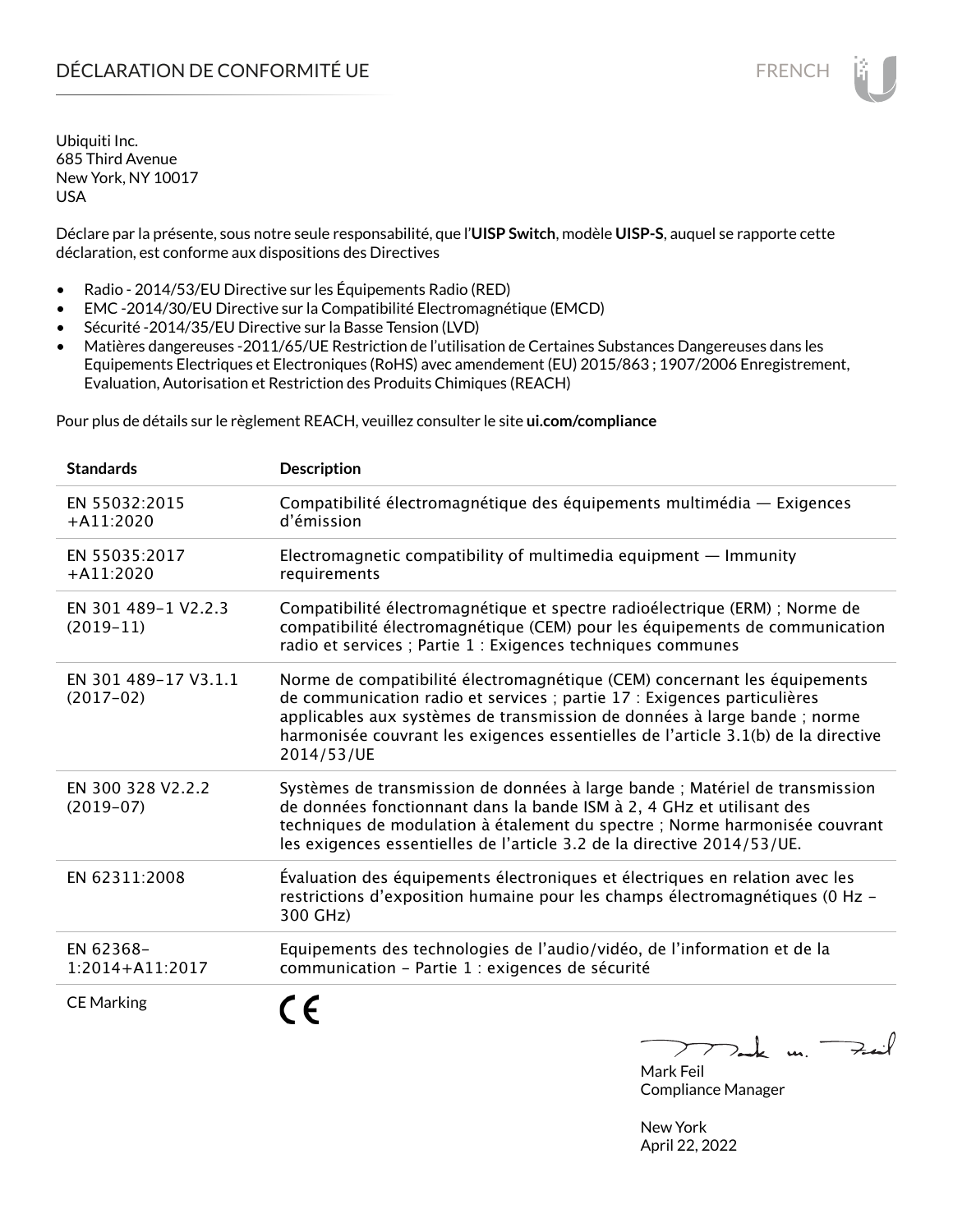Por la presente declaramos bajo nuestra exclusiva responsabilidad que el **UISP Switch**, modelo **UISP-S**, al que se refiere esta declaración, es conforme con las disposiciones de las Directivas

- Radio 2014/53/EU Directiva de Equipos de Radio (RED)
- EMC -2014/30/Directiva de Compatibilidad Electromagnética de la UE (EMCD)
- Seguridad -2014/35/Directiva de Baja Tensión de la UE (LVD)
- Materiales Peligrosos -2011/65/UE Restricción de la Utilización de Determinadas Sustancias Peligrosas en Aparatos Eléctricos y Electrónicos (RoHS) con la enmienda (UE) 2015/863; 1907/2006 Registro, Evaluación, Autorización y Restricción de Sustancias Químicas (REACH)

Para más detalles sobre el REACH, consulte **ui.com/compliance**

| <b>Standards</b>                    | <b>Description</b>                                                                                                                                                                                                                                                                                  |
|-------------------------------------|-----------------------------------------------------------------------------------------------------------------------------------------------------------------------------------------------------------------------------------------------------------------------------------------------------|
| EN 55032:2015<br>$+A11:2020$        | Compatibilidad electromagnética de equipos multimedia. Requisitos de emisión                                                                                                                                                                                                                        |
| EN 55035:2017<br>$+A11:2020$        | Electromagnetic compatibility of multimedia equipment - Immunity<br>requirements                                                                                                                                                                                                                    |
| EN 301 489-1 V2.2.3<br>$(2019-11)$  | Cuestiones de Compatibilidad Electromagnética y Espectro de Radiofrecuencia<br>(ERM). Compatibilidad electromagnética (CEM): norma para equipos de radio y<br>servicios. Parte 1: Requisitos técnicos comunes                                                                                       |
| EN 301 489-17 V3.1.1<br>$(2017-02)$ | Norma de Compatibilidad Electromagnética (CEM) para equipos y servicios<br>radioeléctricos; Parte 17: Condiciones específicas para sistemas de transmisión<br>de datos de banda ancha; Norma armonizada que cubre los requisitos<br>esenciales del artículo 3.1.b) de la Directiva 2014/53/UE       |
| EN 300 328 V2.2.2<br>$(2019-07)$    | Sistemas de transmisión de datos de banda ancha; Equipos de transmisión<br>de datos, que funcionan en la banda ISM de 2,4 GHz y utilizan técnicas de<br>modulación de espectro ensanchado; Norma armonizada que cubre los<br>requisitos esenciales según el artículo 3.2 de la Directiva 2014/53/UE |
| EN 62311:2008                       | Evaluación de los equipos electrónicos y eléctricos en relación con las<br>restricciones relativas a la exposición de las personas a los campos<br>electromagnéticos (0 Hz - 300 GHz)                                                                                                               |
| EN 62368-<br>1:2014+A11:2017        | Equipos de audio y vídeo, de tecnología de la información y de la comunicación<br>- Parte 1: Requisitos de seguridad                                                                                                                                                                                |
| <b>CE Marking</b>                   |                                                                                                                                                                                                                                                                                                     |

Tak m. Fail  $\sum$ 

Mark Feil Compliance Manager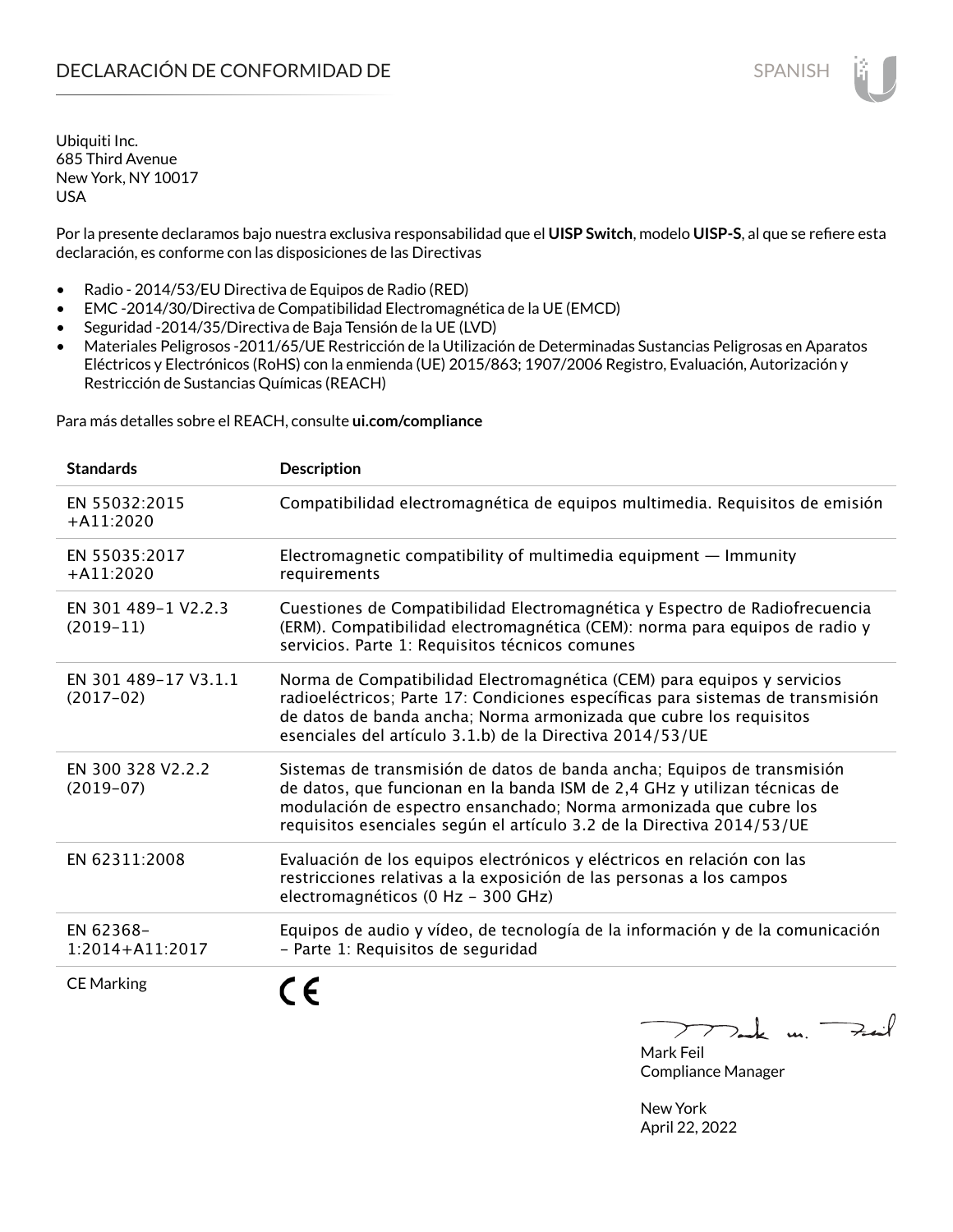# DECLARAȚIA DE CONFORMITATE UE EXECUTE DE ROMANIAN

Ubiquiti Inc. 685 Third Avenue New York, NY 10017 USA

Prin prezenta declarăm sub răspunderea noastră exclusivă că "**UISP Switch**", modelul **UISP-S**, la care se referă această declarație, este în conformitate cu prevederile directivelor următoare:

- Radio 2014/53/EU Radio Equipment Directive (RED) (Directiva UE privind echipamentele radio)
- EMC -2014/30/EU Electromagnetic Compatibility Directive (EMCD) (Directiva UE privind compatibilitatea electromagnetică)
- Siguranță -2014/35/EU Low Voltage Directive (LVD) (Directiva UE privind joasa tensiune)
- Materiale periculoase -2011/65/EU Restriction of the Use of Certain Hazardous Substances in Electrical and Electronic Equipment (RoHS) with amendment (EU) 2015/863 (Directiva UE privind restricția utilizării anumitor substanțe periculoase în echipamentele electrice și electronice (RoHS) cu amendamentele ulterioare); 1907/2006 Registration, Evaluation, Authorization and Restriction of Chemicals (REACH) (Regulamentul Uniunii Europene privind înregistrarea, evaluarea si autorizarea produselor chimice)

Pentru detalii suplimentare referitoare la regulamentul REACH, vă rugăm să consultați site-ul **ui.com/compliance**

| <b>Standards</b>                    | <b>Description</b>                                                                                                                                                                                                                                                                                |
|-------------------------------------|---------------------------------------------------------------------------------------------------------------------------------------------------------------------------------------------------------------------------------------------------------------------------------------------------|
| EN 55032:2015<br>$+$ A11:2020       | Compatibilitatea electromagnetică a echipamentelor multimedia - Cerințe<br>privind emisiile                                                                                                                                                                                                       |
| EN 55035:2017<br>$+A11:2020$        | Electromagnetic compatibility of multimedia equipment $-$ Immunity<br>requirements                                                                                                                                                                                                                |
| EN 301 489-1 V2.2.3<br>$(2019-11)$  | Compatibilitatea electromagnetică și chestiuni legate de spectrul de frecvențe<br>radio (ERM); Standard de compatibilitate electromagnetică (EMC) pentru<br>echipamente și servicii radio; Partea 1: Cerințe tehnice comune                                                                       |
| EN 301 489-17 V3.1.1<br>$(2017-02)$ | Standard de compatibilitate electromagnetică (EMC) pentru echipamente și<br>servicii radio; Partea 17: Condiții specifice pentru sistemele de transmisie<br>a datelor în bandă largă; Standard armonizat privind cerințele esențiale ale<br>articolului 3.1 litera (b) din Directiva 2014/53 / UE |
| EN 300 328 V2.2.2<br>$(2019-07)$    | Sisteme de transmisie pe bandă largă; Echipamente de transmisie de date care<br>funcționează în banda ISM de 2,4 GHz și utilizează tehnici de modulare a benzii<br>largi; Standard armonizat privind cerințele esențiale ale articolului 3.2 din<br>Directiva 2014/53 / UE                        |
| EN 62311:2008                       | Evaluarea echipamentelor electronice și electrice legate de restricțiile expunerii<br>umane la câmpurile electromagnetice (0 Hz - 300 GHz)                                                                                                                                                        |
| EN 62368-<br>1:2014+A11:2017        | Echipamente tehnologice audio / video, informaționale și de comunicații. Partea<br>1: Cerințe de siguranță                                                                                                                                                                                        |
| <b>CE Marking</b>                   |                                                                                                                                                                                                                                                                                                   |

 $k$  un  $\rightarrow$ Mark Feil

Compliance Manager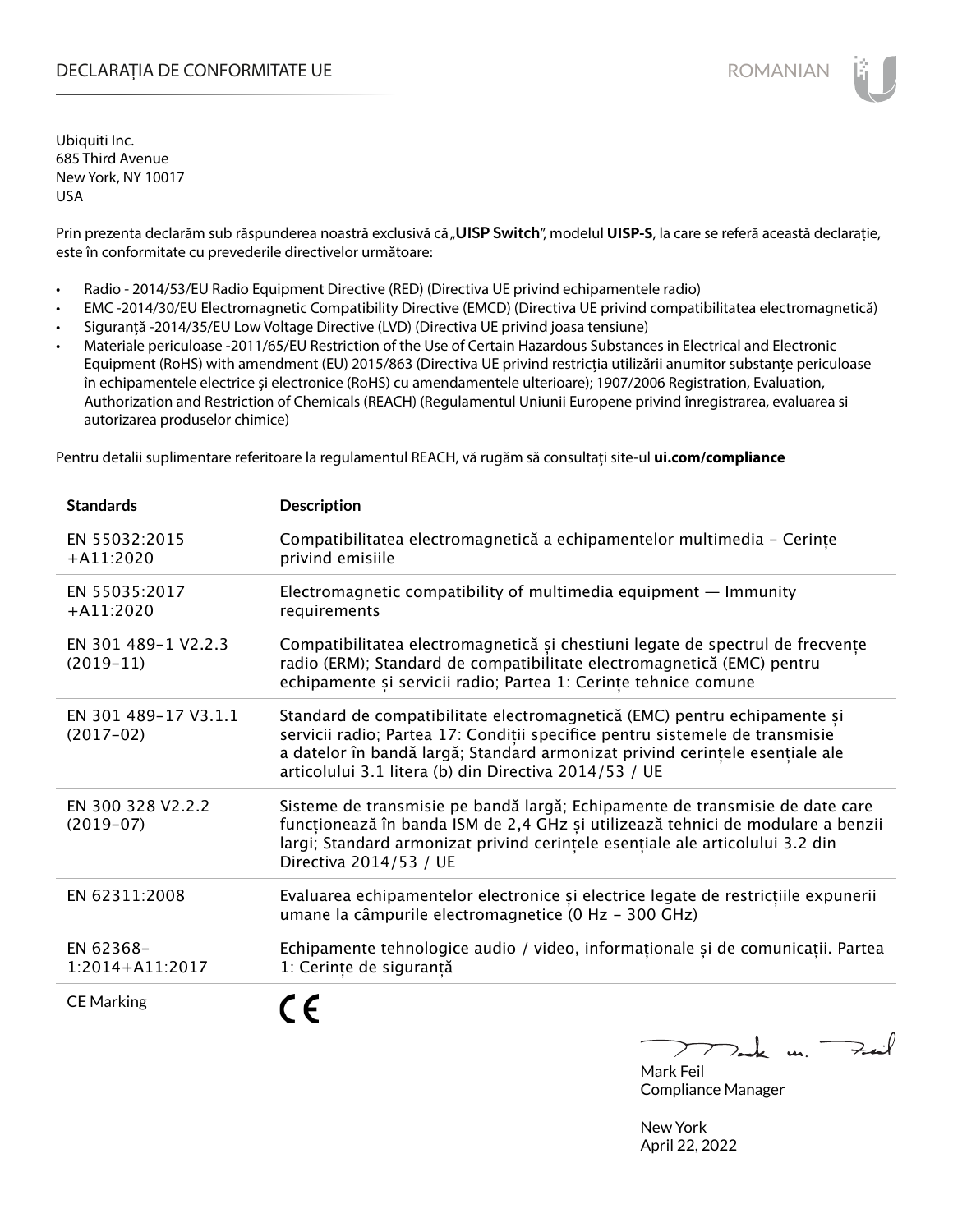# DEKLARACJA ZGODNOŚCI UE POLISH

Ubiquiti Inc. 685 Third Avenue New York, NY 10017 USA

Niniejszym oświadczam z naszą wyłączną odpowiedzialnością, że **UISP Switch**, model **UISP-S**, do którego odnosi się niniejsza deklaracja, jest zgodny z przepisami Dyrektyw

- Radio 2014/53/Dyrektywa Sprzętu Radiowego UE (RED)
- EMC -2014/30/Dyrektywa Zgodności Elektromagnetycznej UE (EMCD)
- Bezpieczeństwo -2014/35/Dyrektywa Niskiego Napięcia UE (LVD)
- Materiały Niebezpieczne -2011/65/Restrykcje Dotyczące Użycia NIektórych Niebezpiecznych Substancji w Sprzęcie Elektrycznym i Elektronicznym UE (RoHS) ze zmianą (UE) 2015/863; 1907/2006 Rejestracja, Ocena, Zezwolenie i Restrykcje Dotyczące Chemikaliów (REACH)

Aby uzyskać dodatkowe informacje REACH, należy przejść do **ui.com/compliance**

| <b>Standards</b>                    | <b>Description</b>                                                                                                                                                                                                                                                  |
|-------------------------------------|---------------------------------------------------------------------------------------------------------------------------------------------------------------------------------------------------------------------------------------------------------------------|
| EN 55032:2015<br>$+A11:2020$        | Kompatybilność elektromagnetyczna sprzętu multimedialnego – Wymagania<br>emisyjne                                                                                                                                                                                   |
| EN 55035:2017<br>$+A11:2020$        | Electromagnetic compatibility of multimedia equipment $-$ Immunity<br>requirements                                                                                                                                                                                  |
| EN 301 489-1 V2.2.3<br>$(2019-11)$  | Kompatybilność elektromagnetyczna i Zagadnienia widma Radiowego (ERM);<br>Standard Kompatybilności ElektroMagnetycznej (EMC) dla sprzętu radiowego i<br>usług; Część 1: Typowe wymagania techniczne                                                                 |
| EN 301 489-17 V3.1.1<br>$(2017-02)$ | Standard Kompatybilności ElektroMagnetycznej (EMC) dla sprzętu radiowego<br>i usług; Część 17: Szczególne warunki dla Szerokopasmowych Systemów<br>Transmisji Danych; Norma zharmonizowana obejmująca zasadnicze wymagania<br>art. 3.1 lit. b) dyrektywy 2014/53/UE |
| EN 300 328 V2.2.2<br>$(2019-07)$    | Szerokopasmowe systemy transmisji; Szprzęt transmisji danych działający w<br>paśmie 2,4 GHz ISM i używający szerokopasmowe techniki modulacyjne; Norma<br>zharmonizowana obejmująca zasadnicze wymagania artykułu 3.2 dyrektywy<br>2014/53/UE                       |
| EN 62311:2008                       | Oszacowanie elektronicznego i elektrycznego sprzętu związanego z<br>ograniczeniami narażenia ludzi na pola elektromagnetyczne (0 Hz - 300 GHz)                                                                                                                      |
| EN 62368-<br>$1:2014 + A11:2017$    | Audio/wideo, sprzęt technologii informatycznej i komunikacyjnej – Część 1:<br>Wymagania dotyczące bezpieczeństwa                                                                                                                                                    |
| <b>CE Marking</b>                   |                                                                                                                                                                                                                                                                     |

لأمدح  $\mathbf{u}$ 

Mark Feil Compliance Manager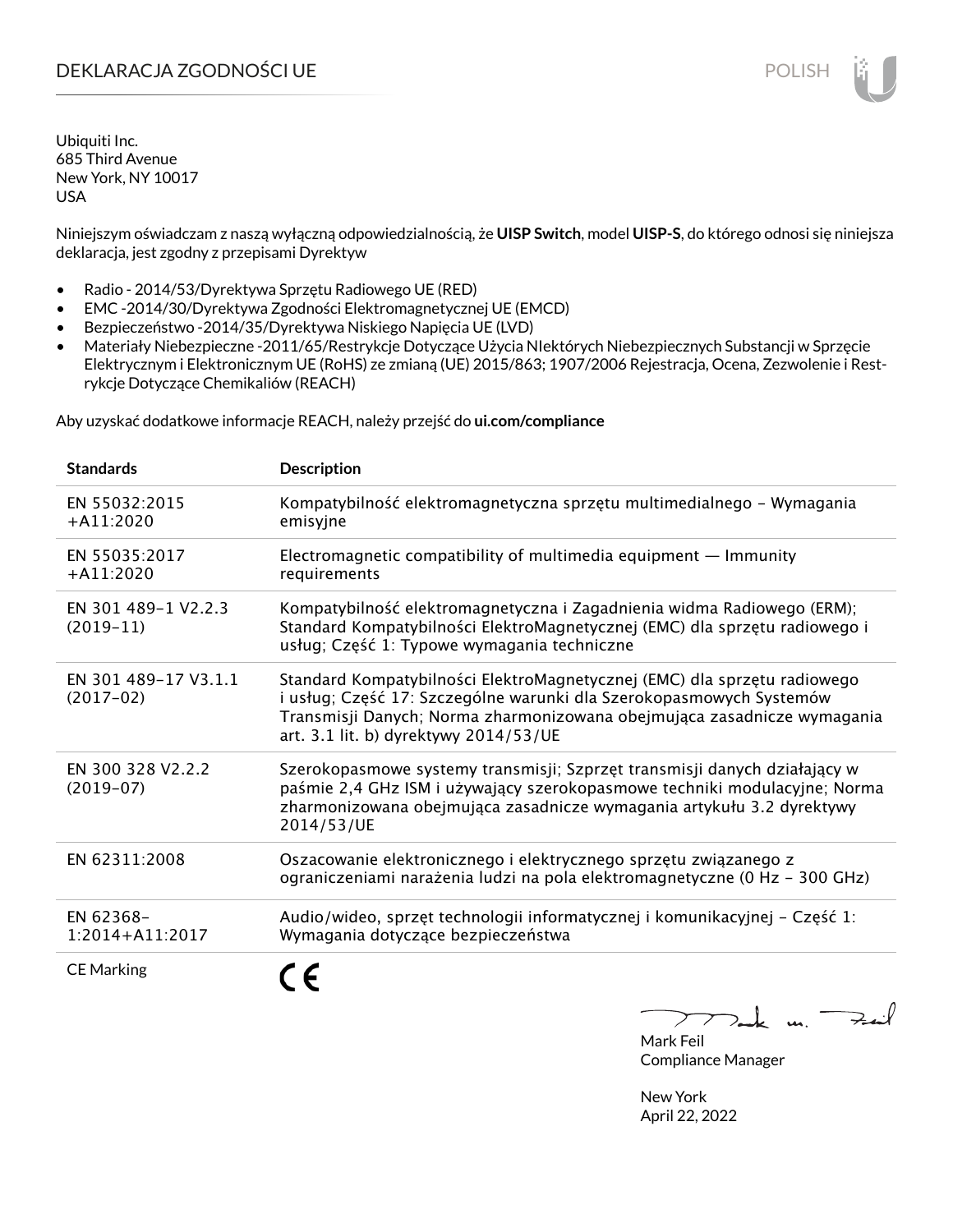# I**ZJAVA EU O SKLADNOSTI** SLOVENIAN

Ubiquiti Inc. 685 Third Avenue New York, NY 10017 USA

S tem dokumentom na lastno odgovornost izjavljamo, da je naprava **UISP Switch**, model **UISP-S**, na katerega se ta izjava nanaša, v skladu z določbami naslednjih direktiv:

- Radio 2014/53/EU Direktiva o radijski opremi (RED)
- EMC -2014/30/EU Direktiva o elektromagnetni združljivosti (EMCD)
- Varnost -2014/35/EU Direktiva o nizkonapetostni opremi (LVD)
- Nevarne snovi -2011/65/EU Direktiva o omejevanju uporabe nekaterih nevarnih snovi v električni in elektronski opremi (RoHS) s spremembo (EU) 2015/863; 1907/2006 Uredba o registraciji, evalvaciji, avtorizaciji in omejevanju kemikalij (REACH)

Več podrobnosti o REACH uredbi si poglejte na **ui.com/compliance**

| <b>Standards</b>                    | <b>Description</b>                                                                                                                                                                                                                                |
|-------------------------------------|---------------------------------------------------------------------------------------------------------------------------------------------------------------------------------------------------------------------------------------------------|
| EN 55032:2015<br>$+A11:2020$        | Elektromagnetna združljivost večpredstavnostne opreme - Zahteve glede<br>elektromagnetnega sevanja                                                                                                                                                |
| EN 55035:2017<br>$+$ A11:2020       | Electromagnetic compatibility of multimedia equipment $-$ Immunity<br>requirements                                                                                                                                                                |
| EN 301 489-1 V2.2.3<br>$(2019-11)$  | Elektromagnetna združljivost in zadeve v zvezi z radijskim spektrom (ERM) -<br>Standard elektromagnetne združljivosti (EMC) za radijsko opremo in storitve -<br>1. del: Splošne tehnične zahteve                                                  |
| EN 301 489-17 V3.1.1<br>$(2017-02)$ | Standard elektromagnetne združljivosti (EMC) za radijsko opremo in storitve<br>- 17. del: Posebni pogoji za širokopasovne sisteme za prenos podatkov -<br>Harmonizirani standard, ki zajema bistvene zahteve člena 3.1(b) direktive<br>2014/53/EU |
| EN 300 328 V2.2.2<br>$(2019-07)$    | Širokopasovni prenosni sistemi - Oprema za prenos podatkov v frekvenčnem<br>pasu 2,4 GHz ISM, ki uporablja širokopasovne modulacijske tehnike -<br>Harmonizirani standard, ki zajema bistvene zahteve člena 3.2 direktive<br>2014/53/EU           |
| EN 62311:2008                       | Ocena elektronske in električne opreme glede omejevanja izpostavljenosti ljudi<br>elektromagnetnim sevanjem (0 Hz - 300 GHz)                                                                                                                      |
| EN 62368-<br>1:2014+A11:2017        | Oprema za avdio/video, informacijsko in komunikacijsko tehnologijo – 1. del:<br>Varnostne zahteve                                                                                                                                                 |
| <b>CE Marking</b>                   |                                                                                                                                                                                                                                                   |

m. Fail

Mark Feil Compliance Manager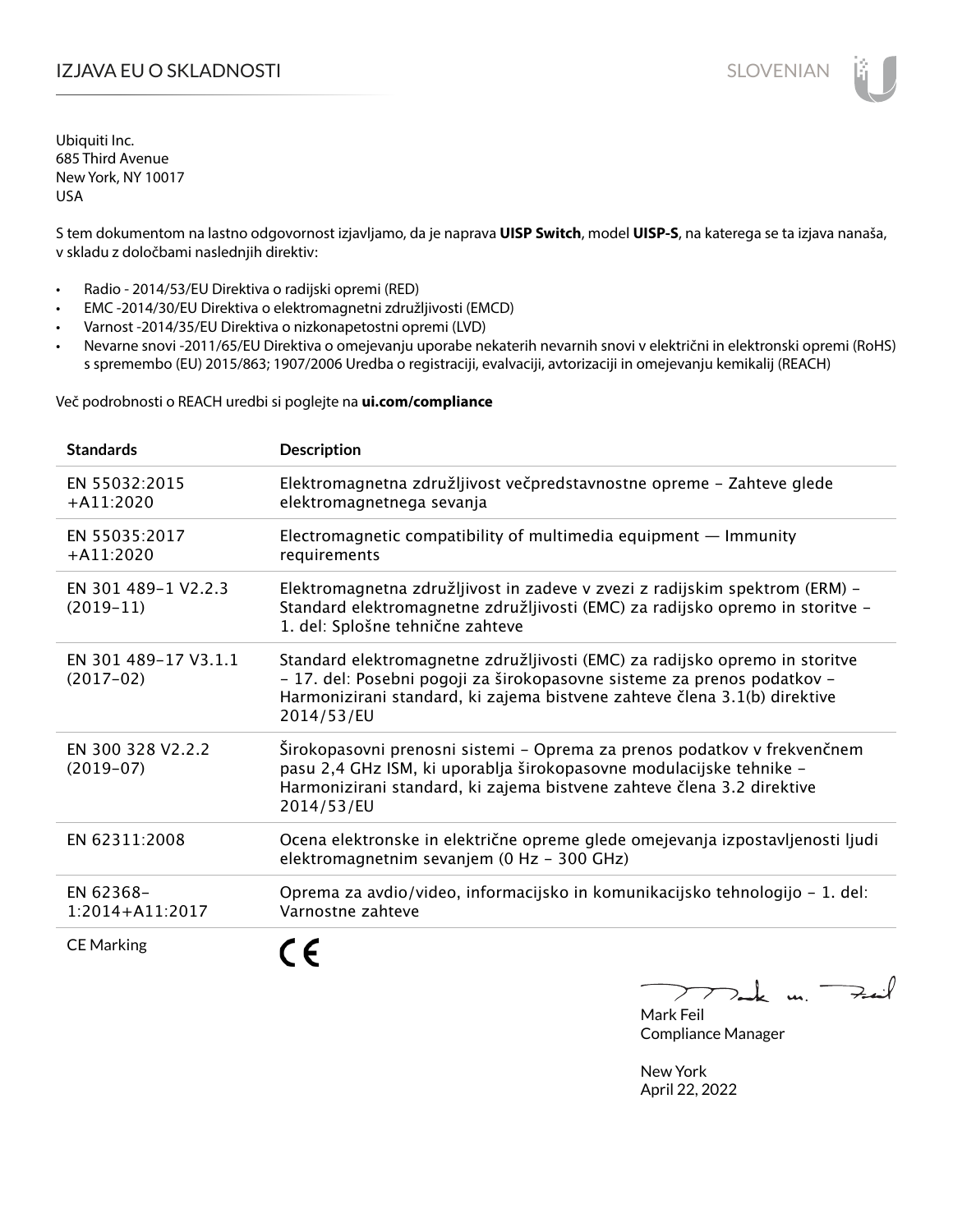Διά του παρόντος δηλώνουμε με αποκλειστική ευθύνη μας ότι το **UISP Switch**, μοντέλο **UISP-S**, στο οποίο αναφέρεται η παρούσα δήλωση, είναι σύμφωνο με τις διατάξεις των Οδηγιών

- Ραδιοεξοπλισμός Οδηγία Ραδιοεξοπλισμού (RED) 2014/53/ΕΕ
- EMC Οδηγία Ηλεκτρομαγνητικής Συμβατότητας (EMCD) 2014/30/ΕΕ
- Ασφάλεια Οδηγία Χαμηλής Τάσης (LVD) 2014/35/ΕΕ
- Επικίνδυνα Υλικά Περιορισμός της Χρήσης Ορισμένων Επικίνδυνων Ουσιών σε Ηλεκτρικό και Ηλεκτρονικό Εξοπλισμό (RoHS) 2011/65/ΕΕ με τροποποίηση (ΕΕ) 2015/863. Καταχώριση, Αξιολόγηση, Εξουσιοδότηση και Περιορισμός Χημικών Ουσιών (REACH) 1907/2006

Για περισσότερες λεπτομέρειες σχετικά με το REACH, παρακαλούμε ανατρέξτε στη διεύθυνση **ui.com/compliance**

| <b>Standards</b>                    | <b>Description</b>                                                                                                                                                                                                                                                     |
|-------------------------------------|------------------------------------------------------------------------------------------------------------------------------------------------------------------------------------------------------------------------------------------------------------------------|
| EN 55032:2015<br>$+A11:2020$        | Ηλεκτρομαγνητική συμβατότητα εξοπλισμού πολυμέσων - Απαιτήσεις<br>εκπομπών                                                                                                                                                                                             |
| EN 55035:2017<br>$+A11:2020$        | Electromagnetic compatibility of multimedia equipment $-$ Immunity<br>requirements                                                                                                                                                                                     |
| EN 301 489-1 V2.2.3<br>$(2019-11)$  | Ηλεκτρομαγνητική συμβατότητα και Θέματα Ραδιοφάσματος (ERM). Πρότυπο<br>ηλεκτρομαγνητικής συμβατότητας (ΕΜC) για ραδιοεξοπλισμό και υπηρεσίες.<br>Μέρος 1: Κοινές τεχνικές απαιτήσεις                                                                                  |
| EN 301 489-17 V3.1.1<br>$(2017-02)$ | Πρότυπο ηλεκτρομαγνητικής συμβατότητας (EMC) για ραδιοεξοπλισμό και<br>υπηρεσίες. Μέρος 17: Ειδικοί όροι για Συστήματα Μετάδοσης Δεδομένων<br>Ευρείας Ζώνης · Εναρμονισμένο Πρότυπο που καλύπτει τις βασικές<br>απαιτήσεις του άρθρου 3.1 (β) της Οδηγίας 2014/53 / ΕΕ |
| EN 300 328 V2.2.2<br>$(2019-07)$    | Ευρυζωνικά συστήματα μετάδοσης. Εξοπλισμός μετάδοσης δεδομένων<br>που λειτουργεί στη ζώνη ISM 2,4 GHz και χρησιμοποιεί ευρυζωνικές<br>τεχνικές διαμόρφωσης. Εναρμονισμένο πρότυπο που καλύπτει τις βασικές<br>απαιτήσεις του άρθρου 3.2 της Οδηγίας 2014/53 / ΕΕ       |
| EN 62311:2008                       | Αξιολόγηση ηλεκτρονικού και ηλεκτρικού εξοπλισμού που σχετίζεται με<br>περιορισμούς έκθεσης στον άνθρωπο για ηλεκτρομαγνητικά πεδία (0 Hz -<br>300 GHz)                                                                                                                |
| EN 62368-<br>1:2014+A11:2017        | Εξοπλισμός τεχνολογίας ήχου/εικόνας, πληροφορικής και επικοινωνιών -<br>Μέρος 1: Απαιτήσεις ασφάλειας                                                                                                                                                                  |
| <b>CE Marking</b>                   |                                                                                                                                                                                                                                                                        |

Tak un Fail  $\mathcal{F}$  $\overline{\phantom{a}}$ 

Mark Feil Compliance Manager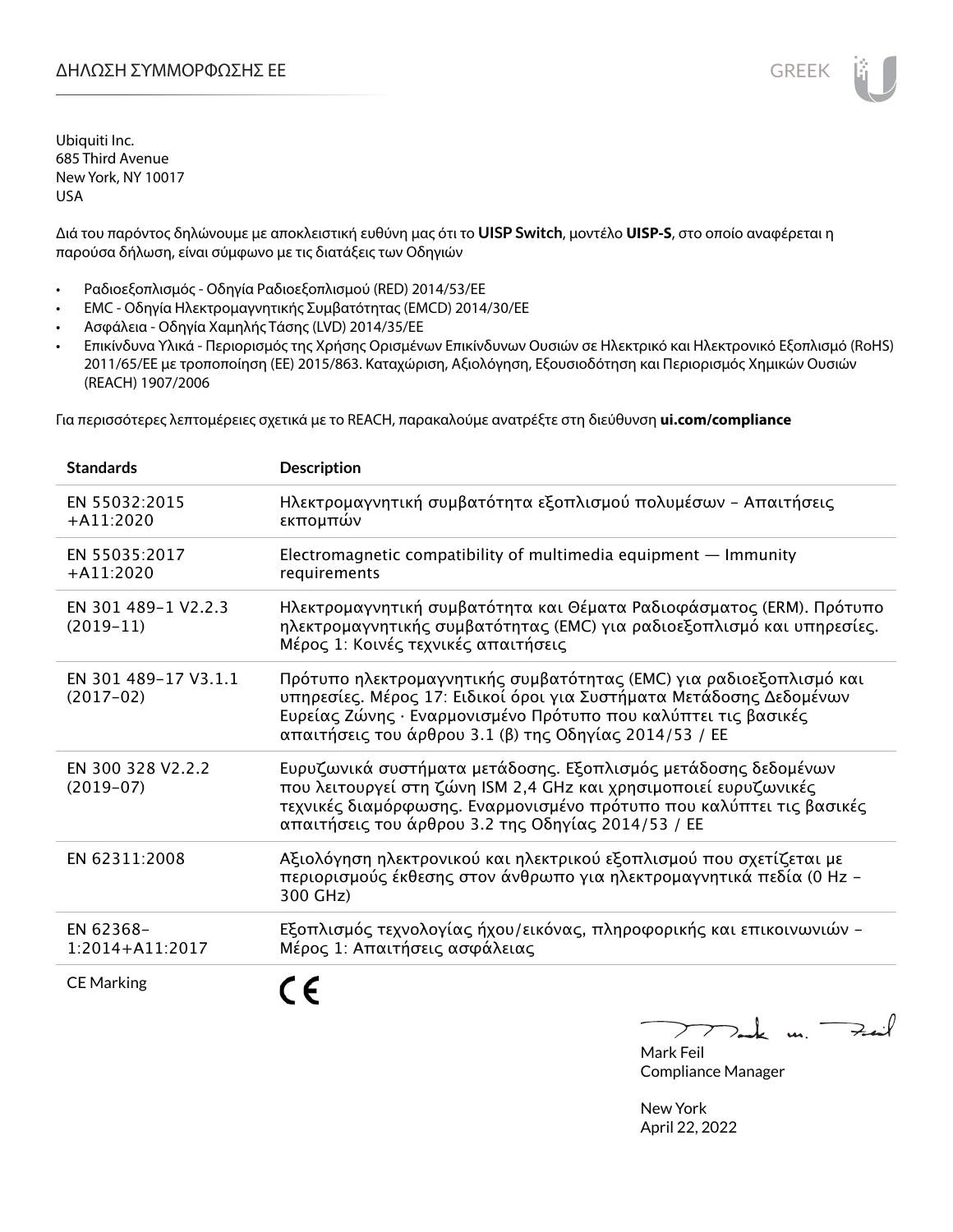# EÚ VYHLÁSENIE O SÚHLASE SLOVAK SLOVAK

Ubiquiti Inc. 685 Third Avenue New York, NY 10017 USA

Týmto prehlasuje, na našu výlučnú zodpovednosť, že **UISP Switch**, model **UISP-S**, ktorého sa toto vyhlásenie týka, je v súlade s ustanoveniami Smerníc

- Rádio 2014/53/EÚ Smernica o Rádiových Zariadeniach (RED)
- EMC -2014/30/EÚ Smernica o Elektromagnetickej Kompatibilite (EMCD)
- Bezpečnosť -2014/35/EÚ Smernica o Nízkom Napätí (LVD)
- Nebezpečné Materiály -2011/65/EÚ Obmedzenie Používania Určitých Nebezpečných Látok v Elektrických a Elektronických Zariadeniach (RoHS) s dodatkom (EÚ) 2015/863; 1907/2006 Registrácia, Hodnotenie, Autorizácia a Obmedzenie chemikálií (REACH)

Ďalšie informácie o REACH môžete nájsť na **ui.com/compliance**

| <b>Standards</b>                    | <b>Description</b>                                                                                                                                                                                                                                           |
|-------------------------------------|--------------------------------------------------------------------------------------------------------------------------------------------------------------------------------------------------------------------------------------------------------------|
| EN 55032:2015<br>$+A11:2020$        | Elektromagnetická kompatibilita multimediálnych zariadení - emisné<br>požiadavky                                                                                                                                                                             |
| EN 55035:2017<br>$+$ A11:2020       | Electromagnetic compatibility of multimedia equipment - Immunity<br>requirements                                                                                                                                                                             |
| EN 301 489-1 V2.2.3<br>$(2019-11)$  | Elektromagnetická kompatibilita a záležitosti rádiového spektra (ERM). Norma<br>elektromagnetickej kompatibility (EMC) pre rádiové zariadenia a služby:<br>Spoločné technické požiadavky                                                                     |
| EN 301 489-17 V3.1.1<br>$(2017-02)$ | Norma elektromagnetickej kompatibility (EMC) na rádiové zariadenia a služby.<br>17. časť: Osobitné podmienky pre širokopásmové systémy prenosu dát.<br>Harmonizovaná norma vzťahujúca sa na základné požiadavky článku 3.1 písm.<br>b) smernice $2014/53/EU$ |
| EN 300 328 V2.2.2<br>$(2019-07)$    | Širokopásmové prenosové systémy. Zariadenia na prenos údajov pracujúce<br>v pásme ISM 2,4 GHz a používajúce širokopásmové modulačné techniky.<br>Harmonizovaná norma vzťahujúca sa na základné požiadavky článku 3.2<br>smernice 2014/53/EÚ                  |
| EN 62311:2008                       | Posudzovanie elektronických a elektrických zariadení v súvislosti s<br>obmedzeniami vystavenia ľudí elektromagnetickým poliam (0 Hz - 300 GHz)                                                                                                               |
| EN 62368-<br>$1:2014 + A11:2017$    | Zariadenia audio/video, informačnej a komunikačnej technológie – časť 1:<br>Bezpečnostné požiadavky                                                                                                                                                          |
| <b>CE Marking</b>                   |                                                                                                                                                                                                                                                              |

 $k$  un  $\rightarrow$  $\sum$ 

Mark Feil Compliance Manager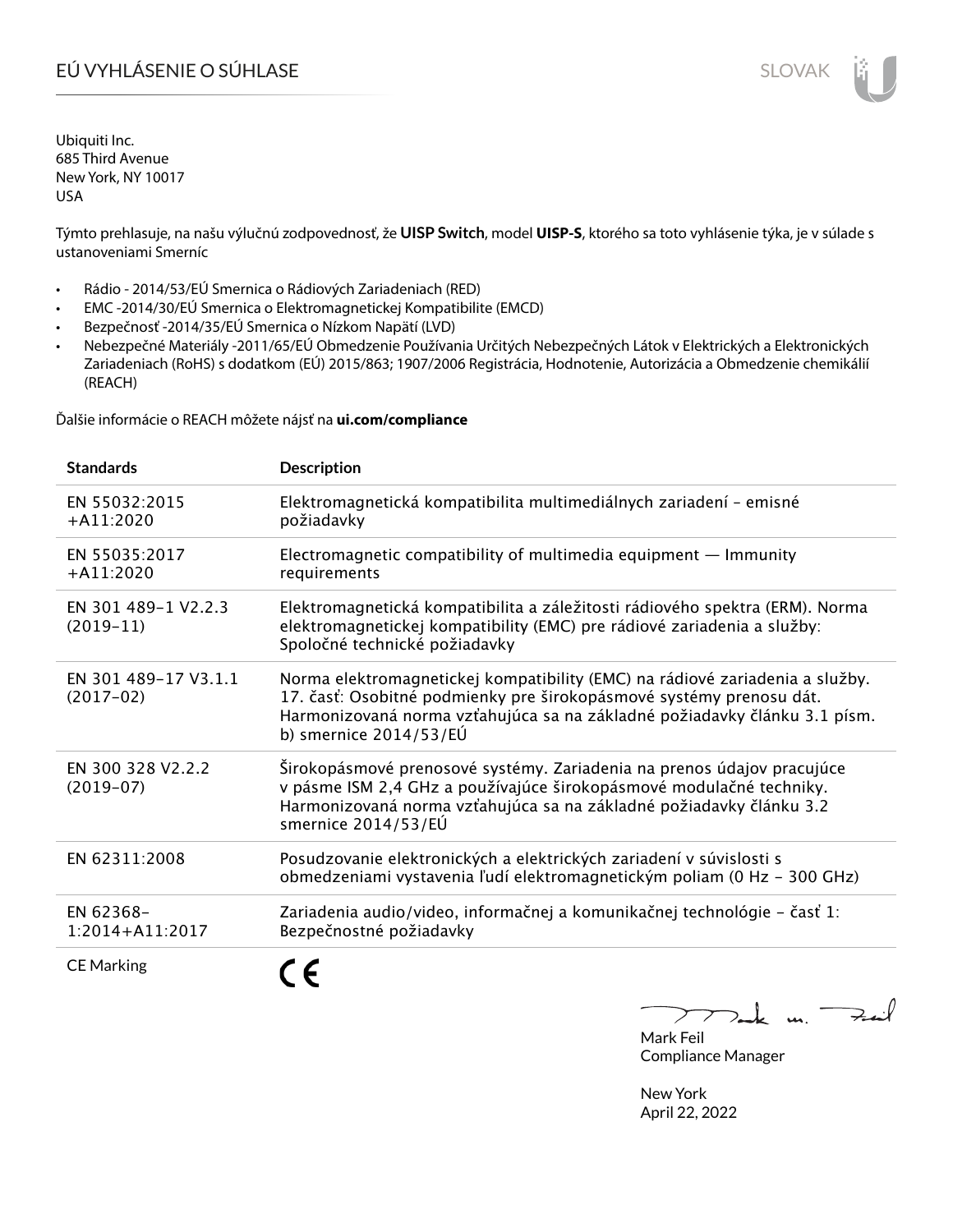Vienīgi uz savu atbildību deklarējam, ka iekārtas "**UISP Switch**" modelis "**UISP-S**", uz ko attiecas šī deklarācija, atbilst šādu direktīvu noteikumiem:

- radio 2014/53/ES Radioiekārtu direktīva (RED);
- elektromagnētiskā saderība 2014/30/ES Elektromagnētiskās saderības direktīva (EMCD);
- drošība 2014/35/ES Zemsprieguma direktīva (LVD);
- bīstami materiāli 2011/65/ES Atsevišķu bīstamu ķīmisko vielu izmantošanas ierobežojumi elektriskajās un elektroniskajās iekārtās (RoHS) ar grozījumu (ES) 2015/863; 1907/2006 Ķīmisko vielu reģistrēšana, novērtēšana, atļaušana un ierobežošana (REACH).

Papildinformāciju par REACH lūdzam skatīt tīmekļa vietnē **ui.com/compliance**

| <b>Standards</b>                    | <b>Description</b>                                                                                                                                                                                                                                          |
|-------------------------------------|-------------------------------------------------------------------------------------------------------------------------------------------------------------------------------------------------------------------------------------------------------------|
| EN 55032:2015<br>$+A11:2020$        | Multivides iekārtu elektromagnētiskā saderība - Emisijai piemērojamās prasības                                                                                                                                                                              |
| EN 55035:2017<br>$+A11:2020$        | Electromagnetic compatibility of multimedia equipment $-$ Immunity<br>requirements                                                                                                                                                                          |
| EN 301 489-1 V2.2.3<br>$(2019-11)$  | Elektromagnētiskā saderība un radiofrekvenču spektra jautājumi (ERM);<br>Elektromagnētiskās saderības (EMS) standarts radioiekārtām un dienestiem; 1.<br>daļa: Vispārējās tehniskās prasības                                                                |
| EN 301 489-17 V3.1.1<br>$(2017-02)$ | Elektromagnētiskās saderības (EMS) standarts radioiekārtām un dienestiem;<br>17. daļa: Īpašie nosacījumi platjoslas datu pārraides sistēmām; Saskaņotais<br>standarts, kas atbilst Direktīvas 2014/53/ES 3. panta 1. punkta b) apakšpunkta<br>pamatprasībām |
| EN 300 328 V2.2.2<br>$(2019-07)$    | Platjoslas pārraides sistēmas; Datu pārraides iekārtas, kas darbojas 2,4 GHz<br>ISM joslā un izmanto platjoslas modulācijas paņēmienus; Saskaņotais standarts,<br>kas atbilst Direktīvas 2014/53/ES 3. panta 2. punkta pamatprasībām                        |
| EN 62311:2008                       | Elektronisko un elektrisko iekārtu novērtēšana attiecībā uz ierobežojumiem 0<br>Hz-300 GHz elektromagnētisko lauku iedarbībai uz cilvēkiem                                                                                                                  |
| EN 62368-<br>1:2014+A11:2017        | Audio/video, informācijas un komunikācijas tehnoloģiju aprīkojums - 1. daļa:<br>Drošības prasības                                                                                                                                                           |
| <b>CE Marking</b>                   |                                                                                                                                                                                                                                                             |

 $772$  de un Fail

Mark Feil Compliance Manager